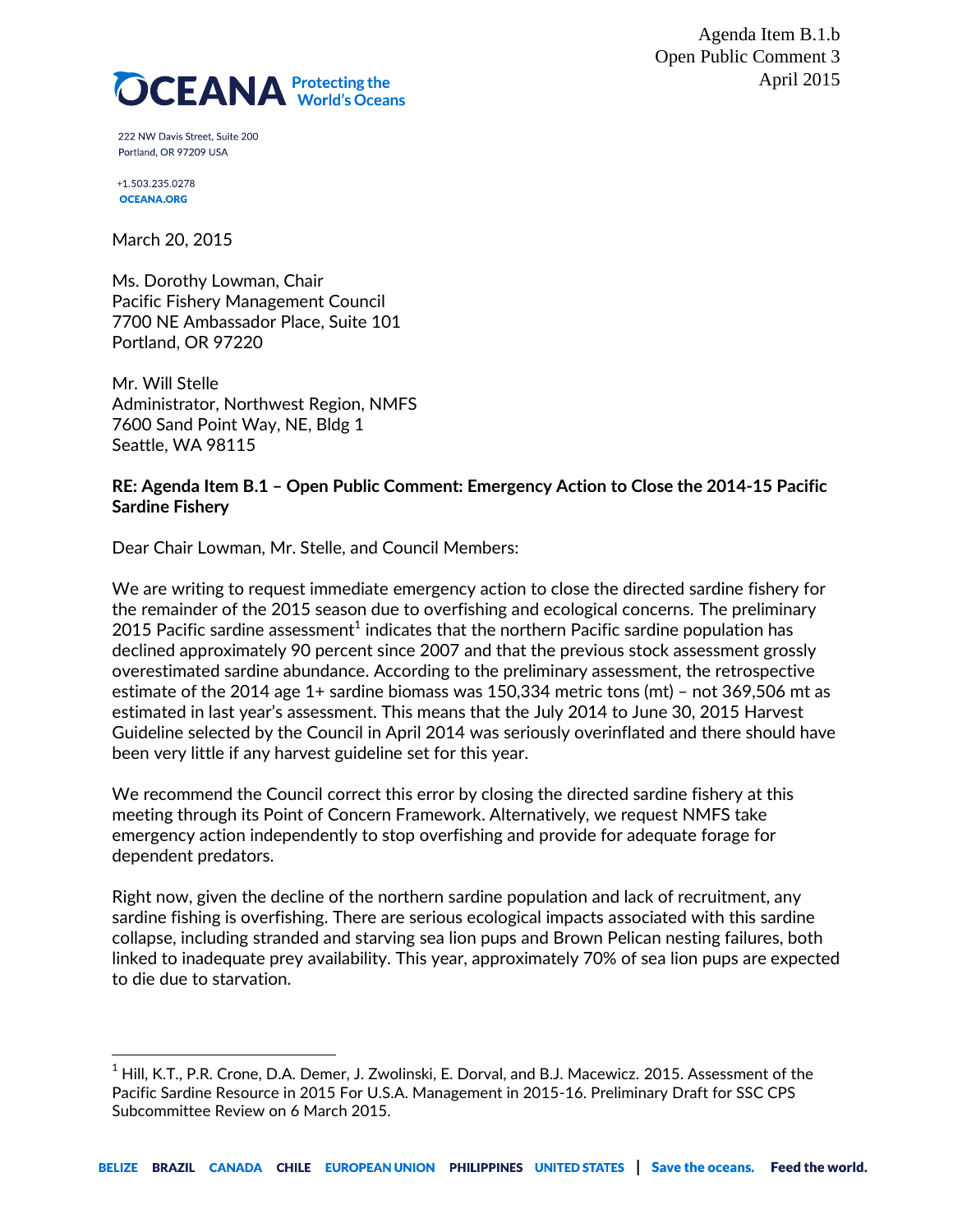Ms. Dorothy Lowman, PFMC Open Public Comment – Pacific Sardine Point of Concern Page 2 of 6

### **I. Point of Concern Framework**

Under the Coastal Pelagic Species Fishery Management Plan (CPS FMP), the Council can initiate the "Point of Concern Framework" to address serious resource or ecological concerns like we are now seeing.

## According to the CPS  $\mathsf{FMP:}^2$

 $\overline{a}$ 

*The point-of-concern process is the Council's primary tool (along with setting HGs, ACLs, ACTs, or harvest quotas) for exercising resource stewardship responsibilities. The process is intended to foster continuous and vigilant review of Pacific Coast CPS stocks and fisheries. The process is also to prevent overfishing or any other resource damages. The CPSMT will monitor the fishery throughout the year, and account for any new information on status of each species or species group to determine if a resource conservation or ecological issue exists. Point-of-concern criteria are intended to assist the Council in determining when a focused review on a particular species is warranted and may require implementation of specific management measures. This framework provides the Council authority to act based solely on a point-of-concern. Thus, the Council may act quickly and directly to address resource conservation or ecological issues. In conducting this review, the CPSMT will utilize the most current catch, effort, abundance and other relevant data from the fishery.*

The CPS FMP states the situations whereby a "point-of-concern" occurs, including when:

- *Any adverse or significant change in the biological characteristics of a species (age composition, size composition, age at maturity, or recruitment) is discovered.*
- *An overfishing condition appears to be imminent or likely within two years.*
- *Any adverse or significant change in ecological factors such as the availability of CPS forage for dependent species or in the status of a dependent species is discovered.*
- *An error in data or a stock assessment is detected that significantly changes estimates of impacts due to current management.*

Each of these four points is true based on the information in the 2015 preliminary draft stock assessment. As for the process, however, we stress that delaying action until the June Council meeting would be pointless since the fishery closes on June 30. The Council must address this issue immediately at the April meeting and recommend NMFS close the sardine fishery from the remainder of the 2015 season as an emergency action.

# **II. The sardine population decline is worse-off than estimated last year**

The 2014 Pacific sardine assessment project that age 1+ biomass would be 369,506 mt as of July 2014. This was used in calculating an Annual Catch Limit of 23,293 mt. If the preliminary assessment stands, the biomass estimate for 2014-15 management was grossly overestimated

 $^{\rm 2}$  Pacific Fishery Management Council. 2011. Coastal Pelagic Species Fishery Management Plan as amended through Amendment 13, at page 15. [www.pcouncil.org](http://www.pcouncil.org/)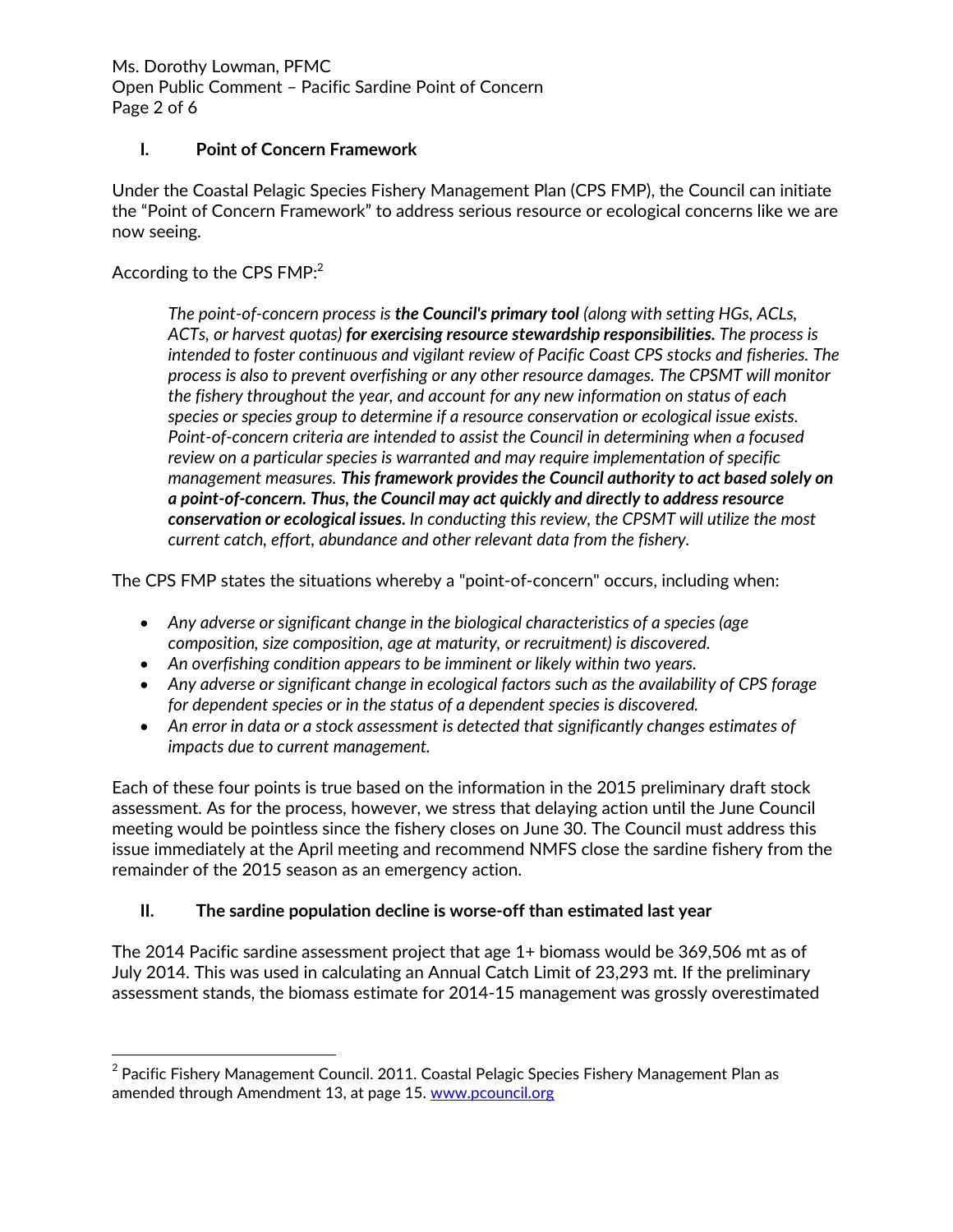Ms. Dorothy Lowman, PFMC Open Public Comment – Pacific Sardine Point of Concern Page 3 of 6

and should have been 150,335 mt. That would have equaled a Harvest Guideline (HG) for 2014- 15 of 43.7 mt. $3$ 

Among the contributing factors to the overestimation of the 2014-15 Harvest Guideline was a key assumption about sardine recruitment that has since proven to be overestimated. Rather than using recent average recruitment that was known at the time to be at historic lows, the Council approved an assessment that included a "phantom year class" based on long-term average recruitment using data from a period where sardines were highly productive.

This phantom year class inflated the biomass estimate by over 22%, along with a much higher HG. This phantom year class never appeared. The combination of scientific and management errors caused by overly optimistic assumptions could not have come at a worse time. We are glad to see in the preliminary 2015 sardine assessment that the authors believe that the recent average recruitment is more likely than the predicted model recruitment, acknowledging a key mistake made in last year's specification process.



**Figure 1**. Age 1+ Pacific sardine biomass as presented in the preliminary 2015 Pacific sardine assessment. $^4\,$  This shows that the 2014 biomass estimate was just marginally above <code>CUTOFF</code> and the HG should have been no higher than 43.7 mt for this fishing year.

 $\overline{a}$ <sup>3</sup> HG= (BIOMASS-CUTOFF)\*FRACTION\*DISTRIBUTION, HG= (150,335-150,000)\*0.15\*0.87

 $4$  Hill, K.T., P.R. Crone, D.A. Demer, J. Zwolinski, E. Dorval, and B.J. Macewicz. 2015. Assessment of the Pacific Sardine Resource in 2015 For U.S.A. Management in 2015-16. Preliminary Draft for SSC CPS Subcommittee Review on 6 March 2015.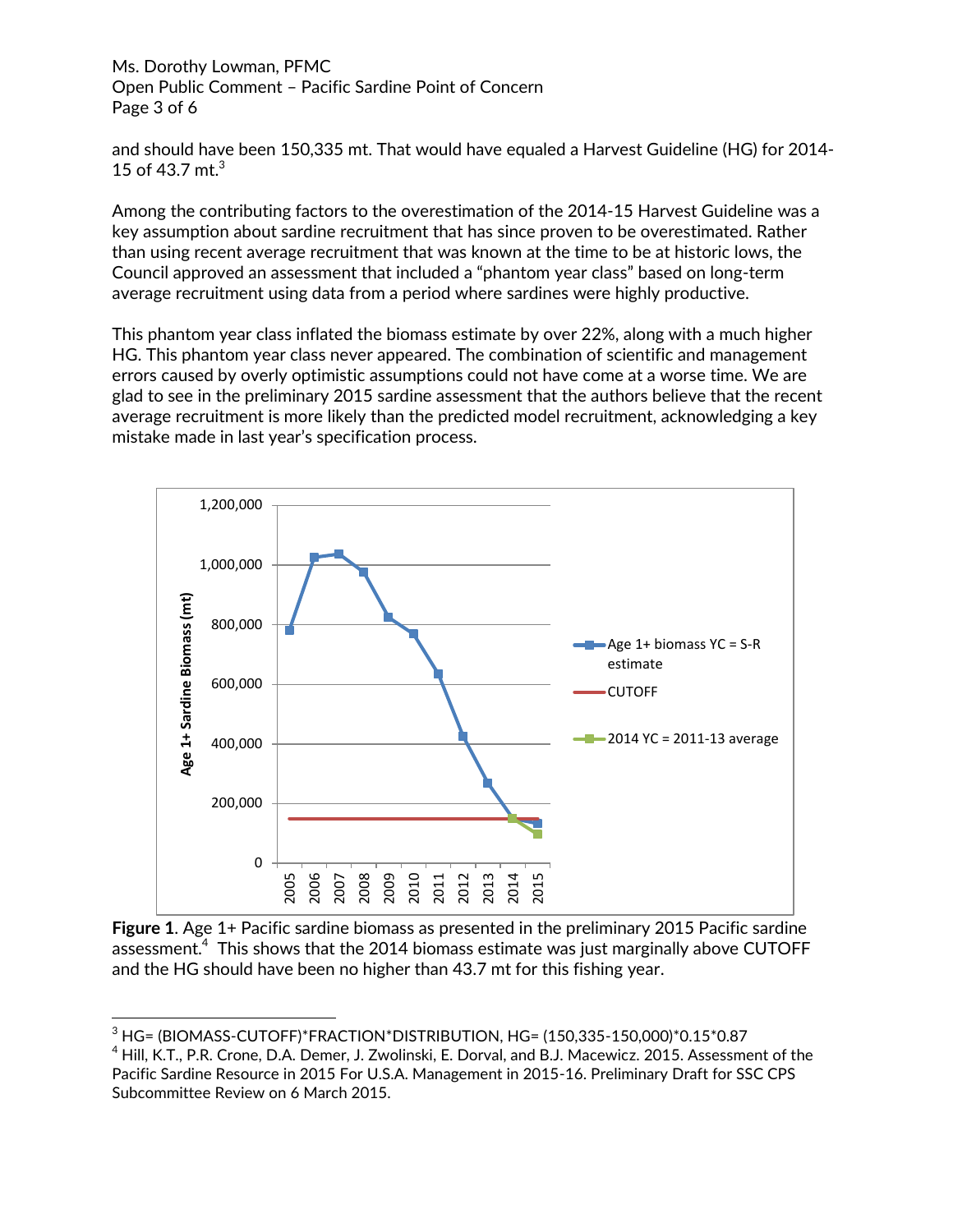# **III. Current catch levels are leading to overfishing**

Current sardine landings are reported here: [http://www.westcoast.fisheries.noaa.gov/fisheries/pelagic/pacific\\_sardine\\_landings.html](http://www.westcoast.fisheries.noaa.gov/fisheries/pelagic/pacific_sardine_landings.html)

The third period allocation (January 1 to June 30, 2014) is 5,084 mt. If the preliminary 2015 stock assessment holds, the landings so far this season and the remaining authorized allocation are significantly contributing to overfishing as the stock declines toward an overfished condition.

|                          | <b>California</b> | Oregon  | Washington | <b>Total</b>       |
|--------------------------|-------------------|---------|------------|--------------------|
| <b>1st Period Totals</b> | 70.8              | 3,881.1 | 3,107.0    | 7,058.9            |
| 2nd Period Totals        | 1,915.9           | 3,694.5 | 3,221.1    | 8,831.5            |
| 3rd Period Totals        | N/A               | N/A     | N/A        | $~1000~{\rm m}$ t* |
| <b>TOTAL</b>             |                   |         |            | ~16,490            |

**Table.** 2014-15 Estimated Landings (metric tons) as of January 7, 2015. \*Approximate third period landings to date from J. Lindsay, NMFS, pers comm.

#### **IV. International and U.S. overfishing has been occurring and must be stopped**

As described in our comments under agenda item G.1., the preliminary 2015 stock assessment shows that both U.S. and coastwide fishery exploitation has been exceeding the exploitation rate that produces Maximum Sustainable Yield. This is overfishing. Moreover, any fishing right now is overfishing because there has been no surplus production during this population collapse.

We compared recent U.S. and coastwide exploitation rates presented in the draft 2015 sardine assessment to the constant 18% stochastic  $E_{MSY}$  and the newly adopted CalCOFI temperaturebased  $E_{MSV}$  and found that overfishing has been occurring in recent years at the both the U.S. and international levels under both the previous and new scientific understanding of the MSY rate (Figures 2 and 3).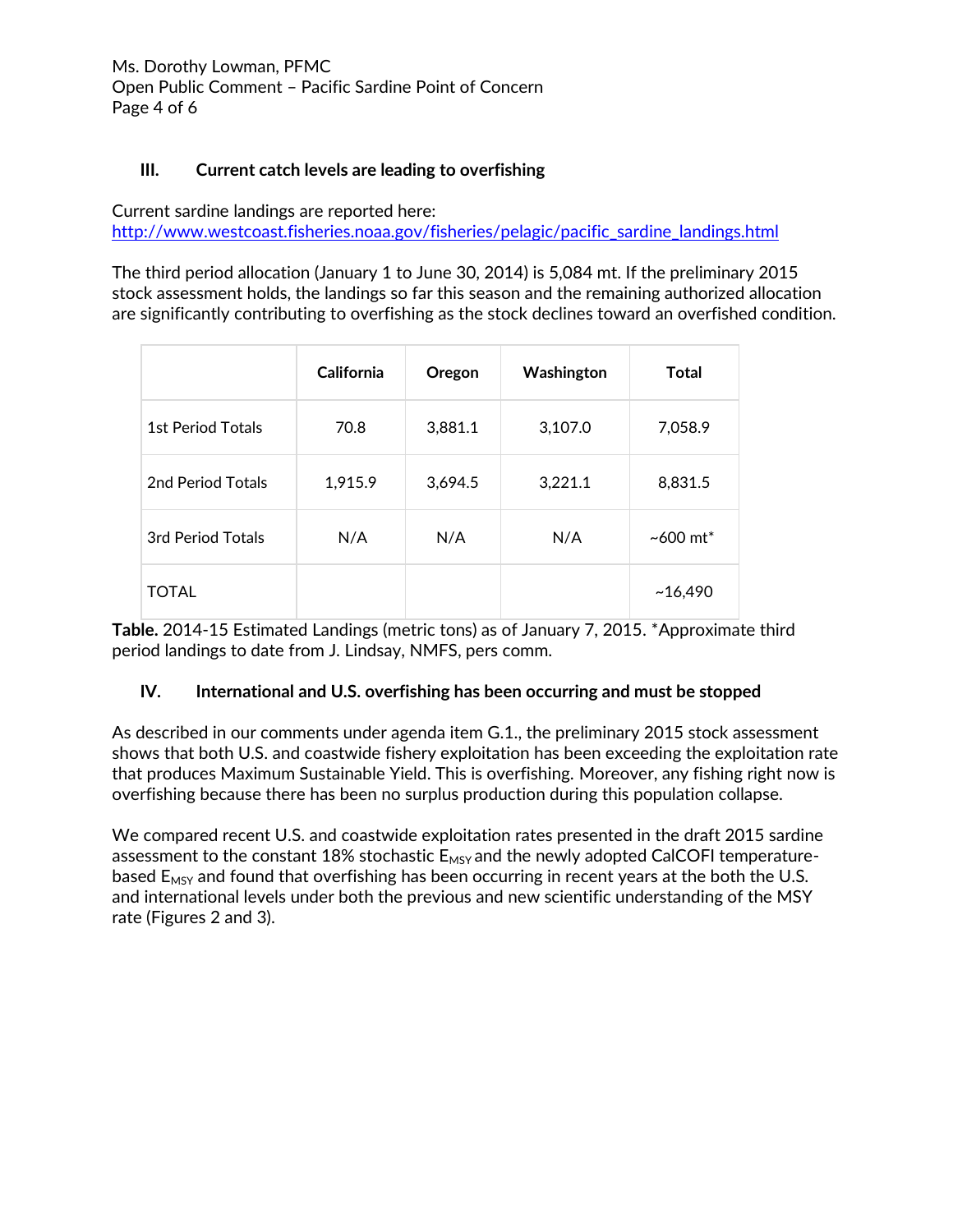Ms. Dorothy Lowman, PFMC Open Public Comment – Pacific Sardine Point of Concern Page 5 of 6



**Figure 2.** USA exploitation rate compared to the previous stochastic  $E_{MSY}$  (as in CPS FMP Amendment 13) and new CalCOFI  $E_{MSY}$  rates (as recommend by the SSC) for the U.S. distribution of the stock (87%). Exploitation in excess of  $E_{MSY}$  demonstrates U.S. overfishing, occurring since 2012. (Note: U.S. OFL = BIOMASS\*Emsy\* 0.87 so U.S. exploitation rates greater than  $0.87*E_{MSY}$ constitute overfishing)



**Figure 3.** Coastwide (U.S., Mexico and Canada) exploitation rate compared to the previous stochastic  $E_{MSY}$  (18% as in CPS FMP Amendment 13) and the new CalCOFI  $E_{MSY}$  rates for the coastwide distribution of the Northern sardine population. Exploitation rates in excess of  $E_{MSY}$ demonstrates coastwide overfishing, occurring since 2010.